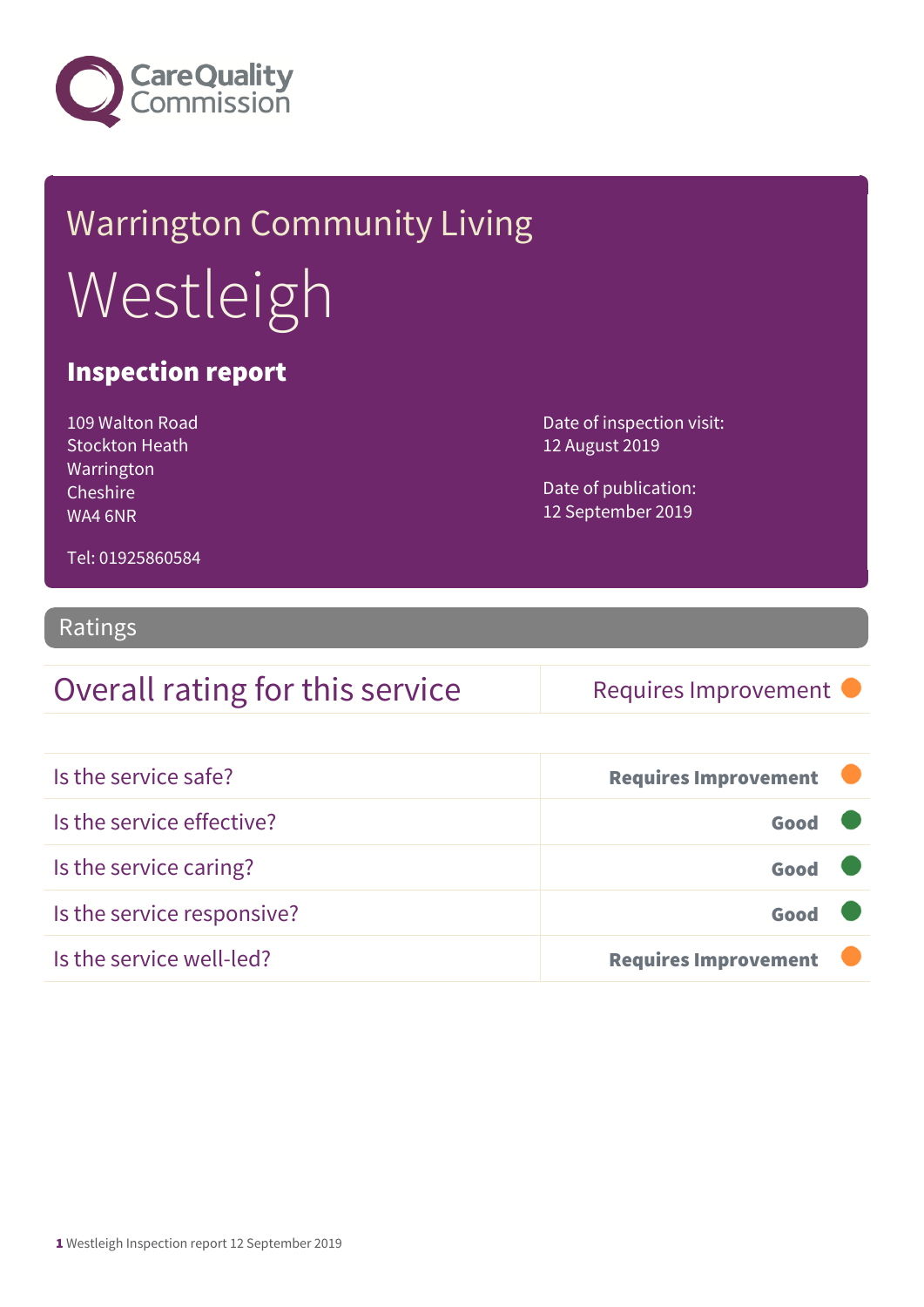### Summary of findings

#### Overall summary

#### About the service:

Westleigh provides accommodation and personal care for up to 20 people who require mental health support, the service also provides support to some older people. The service is provided by Warrington Community Living, a registered charity and non-profit making organisation. There were 16 people living at the home at the time of the inspection.

Accommodation can be found across two floors; there is a communal living and dining area, well maintained garden areas and an accessible passenger lift.

People's experience of using this service and what we found:

People's support needs and areas of risk were assessed from the outset, however we found that some care records did not contain the relevant risk assessments and not all risks were effectively recorded or monitored.

Measures were in place to monitor the quality and safety of care people received but these were not always effective. We identified a number of concerns during the course of the inspection in relation to the provision of care being delivered.

Medication processes were in place; although we found that some areas of practice needed to be improved. We have made a recommendation regarding this.

People were supported to have maximum choice and control of their lives and staff supported people in the least restrictive way possible and in their best interests; the policies and systems in the service supported this practice. However, we found one person's restrictions were not monitored as regularly as they should've been.

Up to date safeguarding and whistleblowing policies were in place. Staff told us how they would raise any concerns and were familiar with the reporting procedures.

Staffing levels were routinely analysed and assessed in relation to the dependency support needs of people who were living at Westleigh. Pre-employment checks were carried out and people received care by staff who had been appropriately recruited.

Staff told us they were supported on a daily basis and training, learning and development opportunities were available. Staff received regular supervision and annual appraisals.

We observed staff providing kind and compassionate care. Staff were familiar with the support needs of people who were living at Westleigh and told us how they developed positive relationships with the people they cared for.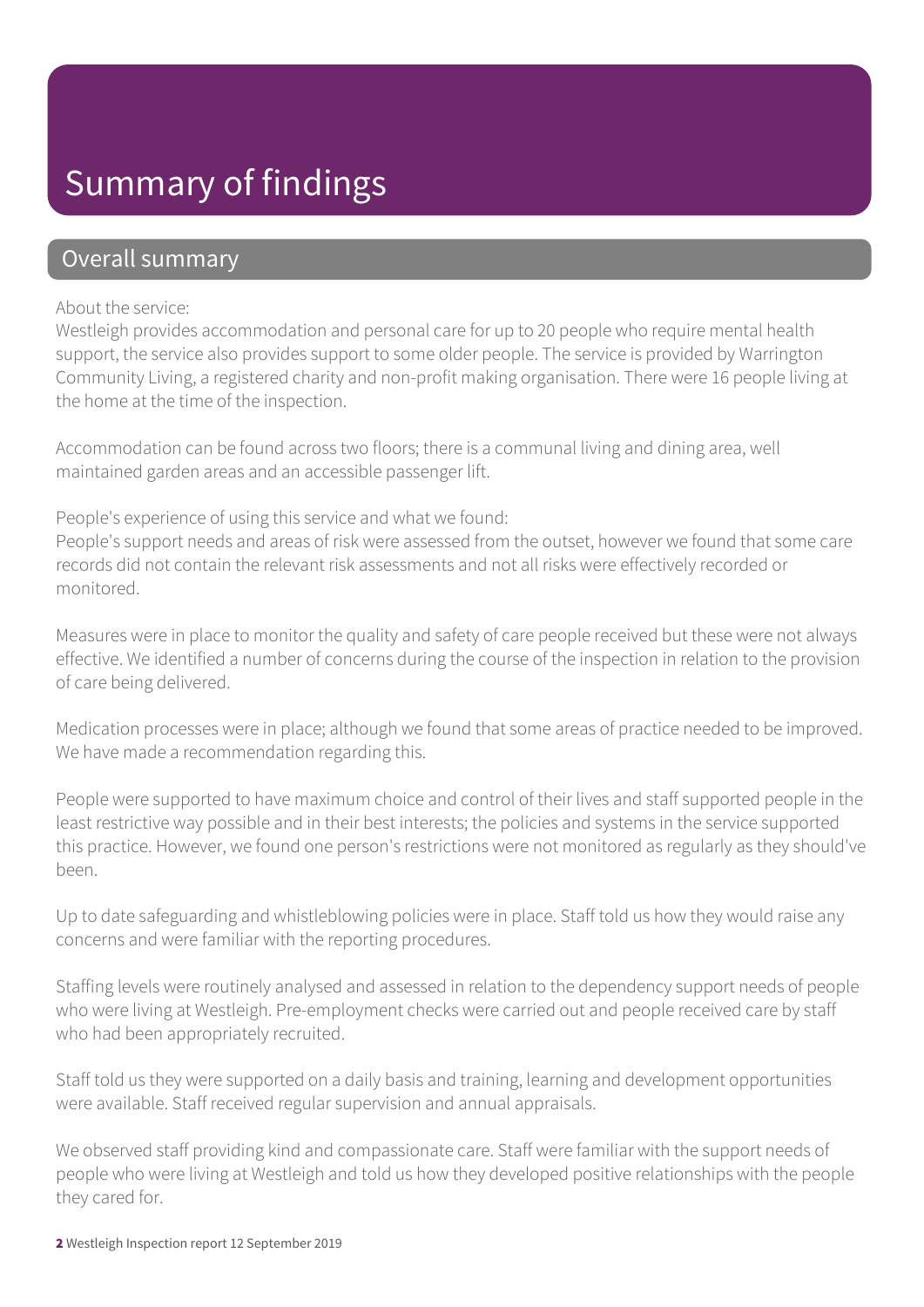An activities co-ordinator was employed at the home. The co-ordinator helped to arrange a variety of different group and one to one activities. Activities were tailored around people's likes and interests.

An up to date complaints procedure was in place. People were provided with complaint information from the outset and complaints were responded to and managed in line with organisational policy.

For more details, please see the full report which is on the CQC website at www.cqc.org.uk

#### Rating at last inspection:

The last rating for this service was 'good' (published 01 March 2017) At this inspection we found the quality and safety of care being provided had deteriorated and the provider was in breach of regulations. The service was rated 'requires improvement'.

Why we inspected:

This was a planned inspection based on the previous rating.

Enforcement

We have identified breaches of regulation in relation to safe care and treatment and good governance at this inspection.

Please see the action we have told the provider to take at the end of this report.

Follow up: We will request an action plan from the provider to understand what they will do to improve the standards of quality and safety. We will work with the local authority to monitor progress. We will return to visit as per our re-inspection programme. If we receive any concerning information we may inspect sooner.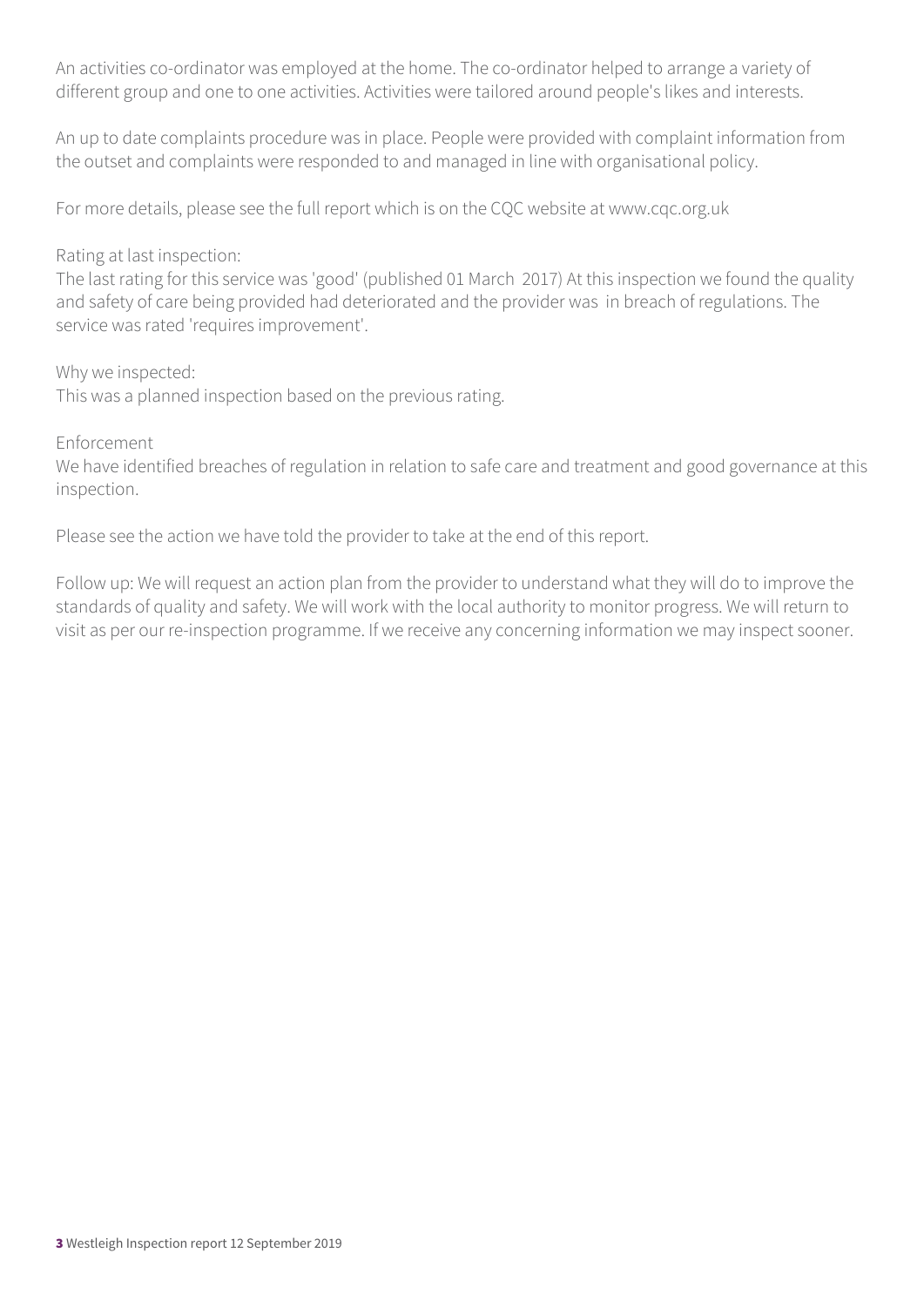#### The five questions we ask about services and what we found

We always ask the following five questions of services.

| Is the service safe?                           | <b>Requires Improvement</b> |
|------------------------------------------------|-----------------------------|
| The service was not always safe.               |                             |
| Details are in our 'Safe' findings below       |                             |
| Is the service effective?                      | Good                        |
| The service was effective.                     |                             |
| Details are in our 'Effective' findings below  |                             |
| Is the service caring?                         | Good                        |
| The service was caring.                        |                             |
| Details are in our 'Caring' findings below     |                             |
| Is the service responsive?                     | Good                        |
| The service was responsive.                    |                             |
| Details are in our 'Responsive' findings below |                             |
| Is the service well-led?                       | <b>Requires Improvement</b> |
| The service was not always well-led.           |                             |
| Details are in our 'Well-led' findings below   |                             |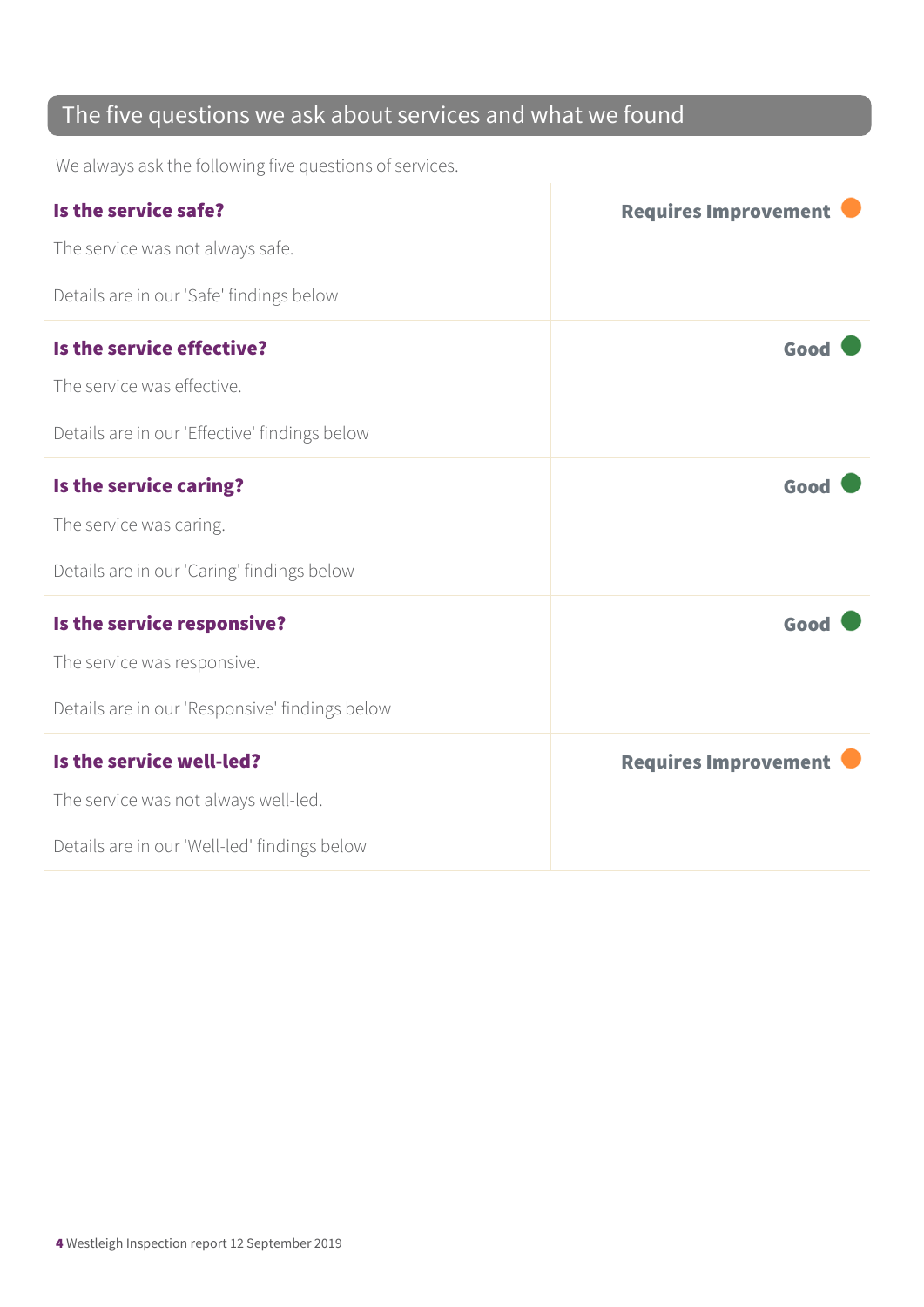

# Westleigh Detailed findings

### Background to this inspection

#### The inspection:

We carried out this inspection under Section 60 of the Health and Social Care Act 2008 as part of our regulatory functions. This inspection checked whether the registered provider is meeting the legal requirements and regulations associated with the Health and Social Care Act 2008, to look at the overall quality of the service, and to provide a rating for the service under the Care Act 2014.

#### Inspection team:

The inspection was carried out by one inspector and an 'Expert by Experience'. An Expert by Experience is a person who has personal experience of using or caring for someone who uses this type of care service.

#### Service and service type:

Westleigh is a 'care home'. People in care homes receive accommodation and nursing or personal care. The Care Quality Commission (CQC) regulates both the premises and the care provided, and both were looked at during this inspection.

The service had a manager registered with CQC. This means that they and the registered provider are legally responsible for how the service is run and for the quality and safety of the care provided.

Notice of inspection: The inspection was unannounced.

#### What we did:

Before the inspection we reviewed the information we held about the service. This included any statutory notifications sent to us by the registered provider about incidents and events that had occurred at the service. A notification is information about important events which the service is required to send to us by law. We also contacted local commissioners of the service to gain their views. We used the information the provider sent us in the 'provider information return'. This is information providers are required to send us with key information about their service, what they do well, and improvements they plan to make. This information helps support our inspections. We used all this information to formulate a 'planning tool'; this helped us to identify key areas we needed to focus on during the inspection.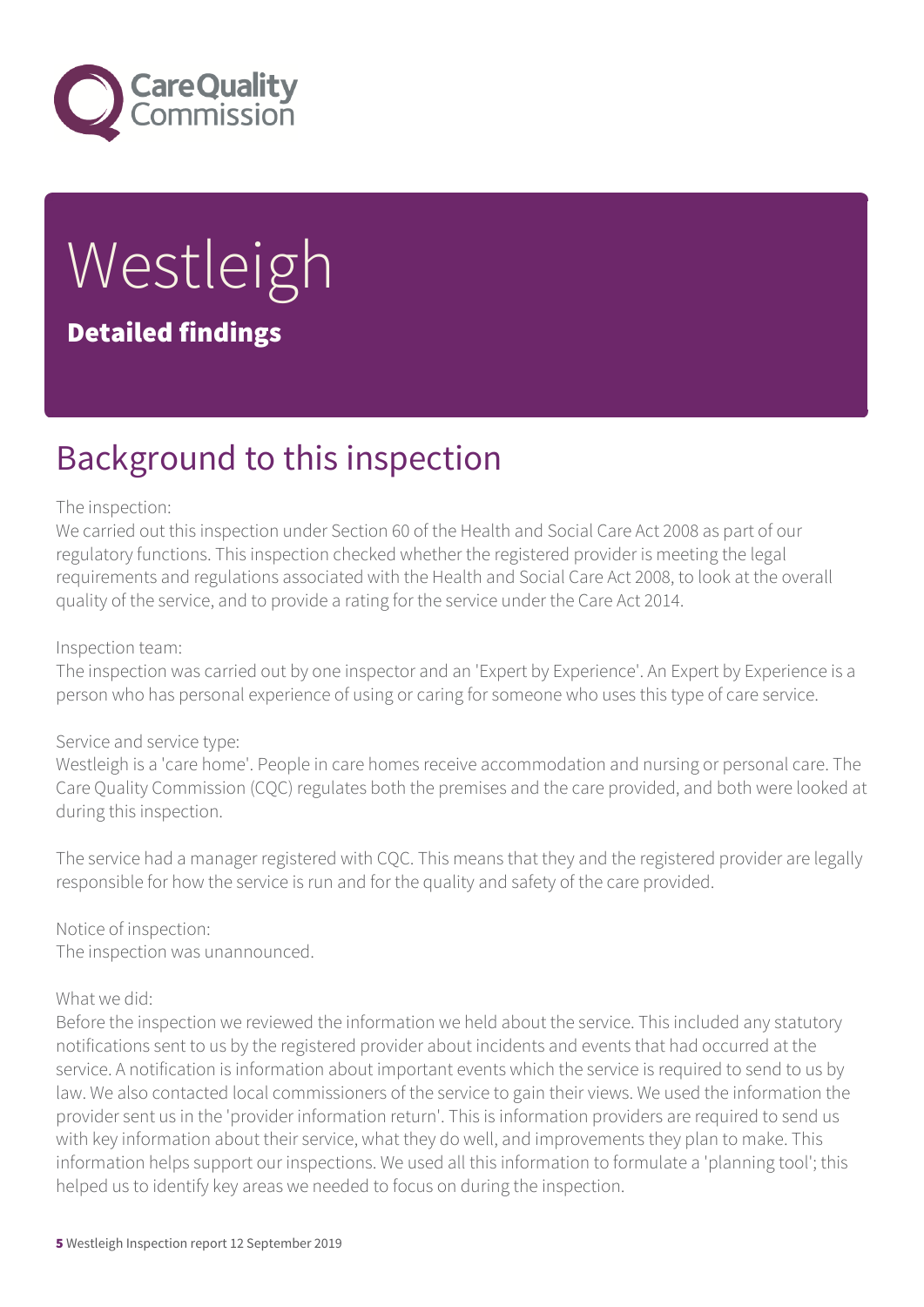During the inspection we spoke with the registered manager, four members of staff, one kitchen chef and nine people who were living at the home.

We also looked at care records belonging to three people, three staff recruitment files, medication records, and other records and documentation relating to the management and quality monitoring of the service.

In addition, a Short Observational Framework for Inspection (SOFI) tool was used. SOFI is a way of observing care to help us understand the experiences of people who could not talk with us.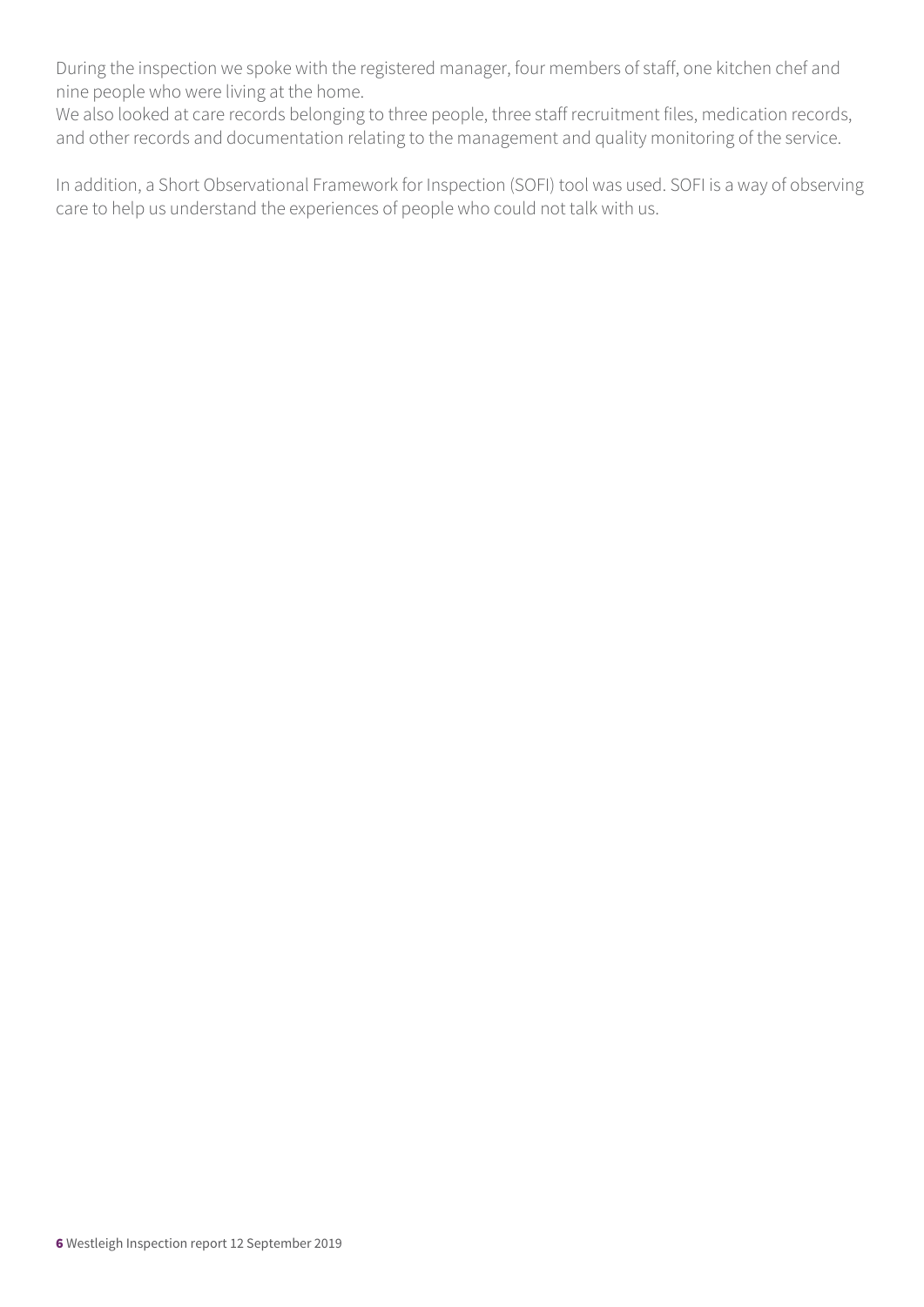### Is the service safe?

## Our findings

Safe – this means we looked for evidence that people were protected from abuse and avoidable harm.

At the last inspection this key question was rated as 'good'. At this inspection this key question has now deteriorated to 'requires improvement'. This meant some aspects of the service were not always safe and there was limited assurance about safety. There was an increased risk that people could be harmed

Assessing risk, safety monitoring and management

- People's support needs and level of risk were assessed from the outset, however, we found that not all relevant risk assessments were in place. For instance, one person did not have the relevant skin integrity risk assessment or support plan in place and one person's mental health support needs were not safely managed.
- We found that people's areas of risk were not monitored as regularly as they should have been. For instance, one person was not receiving daily skin integrity checks.
- People had personal emergency evacuation plans (PEEPs) in place in the event of an emergency evacuation. We found that PEEPS were not always reviewed on a monthly basis.
- Environmental health and safety checks were taking place, but we found that not all safety checks were being conducted as routinely as they should have been as a measure of keeping people safe.

This was a breach of Regulation 12 of the Health and Social Care Act 2008 (Regulated Activities) Regulations 2014

• The registered manager ensured that all regulatory compliance checks and certificates were in place. For instance, we saw certificates in place for gas, electricity, fire safety and legionella.

Using medicines safely

- Medication processes were in place; although not all processes were compliant with the administration of medication policy.
- Medication temperature checks were not completed as regularly as they should have been, and we identified some concerns with the ordering and supply of medicines.

We have recommended that the registered provider reviews the medication processes to ensure safe medication processes are followed.

• People received support with their medicines by trained members of staff; staff also had their competency levels regularly checked.

• All medicines were stored in locked cupboards in people's bedrooms and arrangements for storing and managing controlled drugs were legally met.

Staffing and recruitment

• People's dependency support needs were regularly assessed and staffing levels were regularly monitored.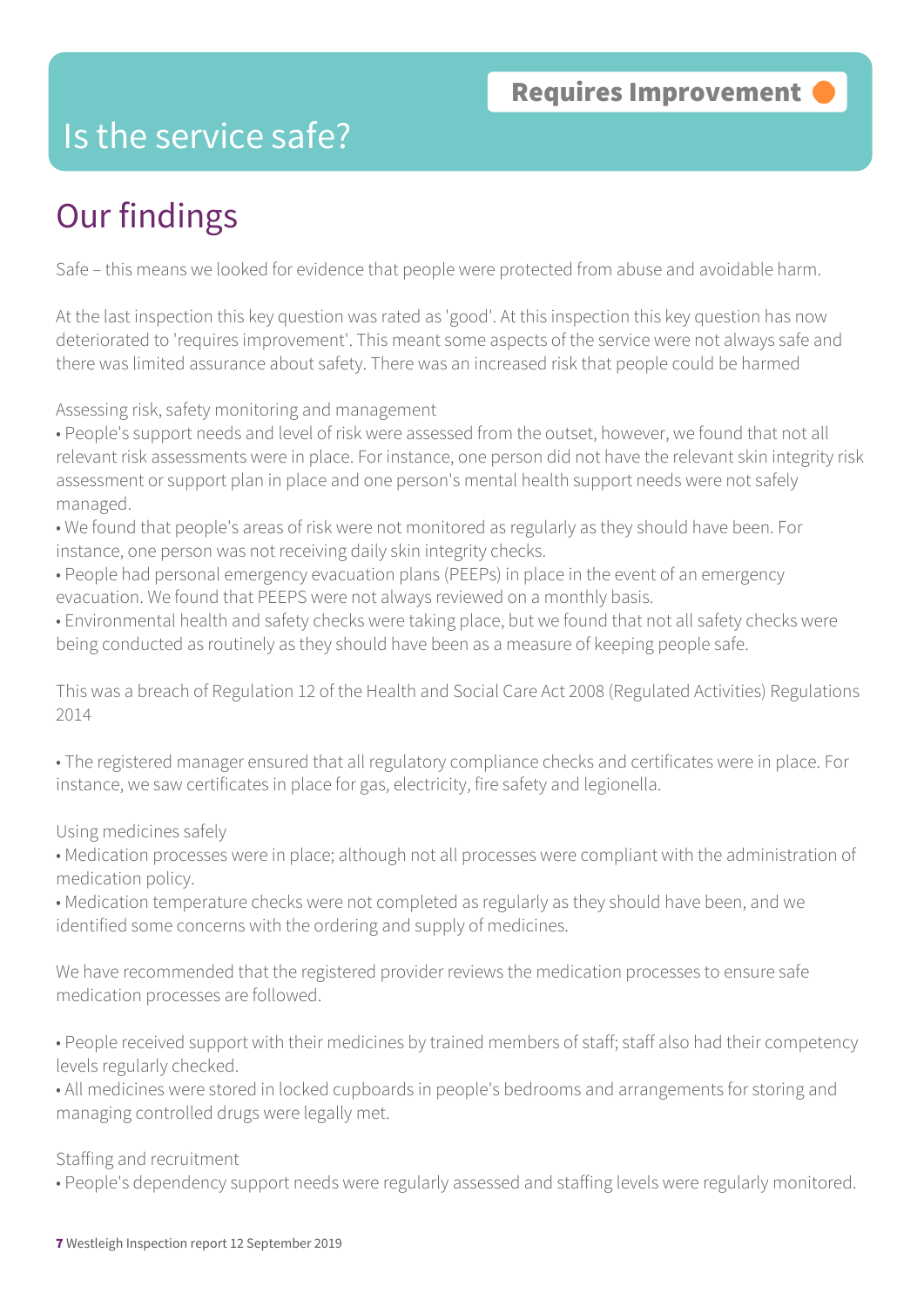• At the time of the inspection, the dependency assessment tool indicated that staffing levels were appropriately managed.

• Staff were safely recruited; staff were subject to the necessary pre-employment and Disclosure and Barring System (DBS) checks.

•One person told us, "I'd say there are enough staff and they're always running around for us."

Systems and processes to safeguard people from risk of abuse

- There was an up to date safeguarding and whistleblowing policy.
- Staff received safeguarding training and told us how they would report any concerns.

• People told us they felt safe. Comments we received included, "[I was given] choice of a supported flat or here. I chose here because I felt much safer here."

• The registered manager notified CQC and the Local Authority of any safeguarding incidents that occurred.

Preventing and controlling infection

• There was a dedicated infection control lead at Westleigh; they ensured infection control procedures were followed.

• There was a dedicated infection control folder which contained all relevant guidance and policies in relation to infection control procedures such as hand washing and the management of outbreaks. • Infection control audits and cleaning schedules were routinely completed.

Learning lessons when things go wrong

- All accidents and incidents were reported, recorded and regularly monitored.
- There was an accident and incident reporting procedure in place; staff were familiar with this.

• A monthly review and trend analysis was taking place; this enabled the registered manager to identify if further risk management measures were needed.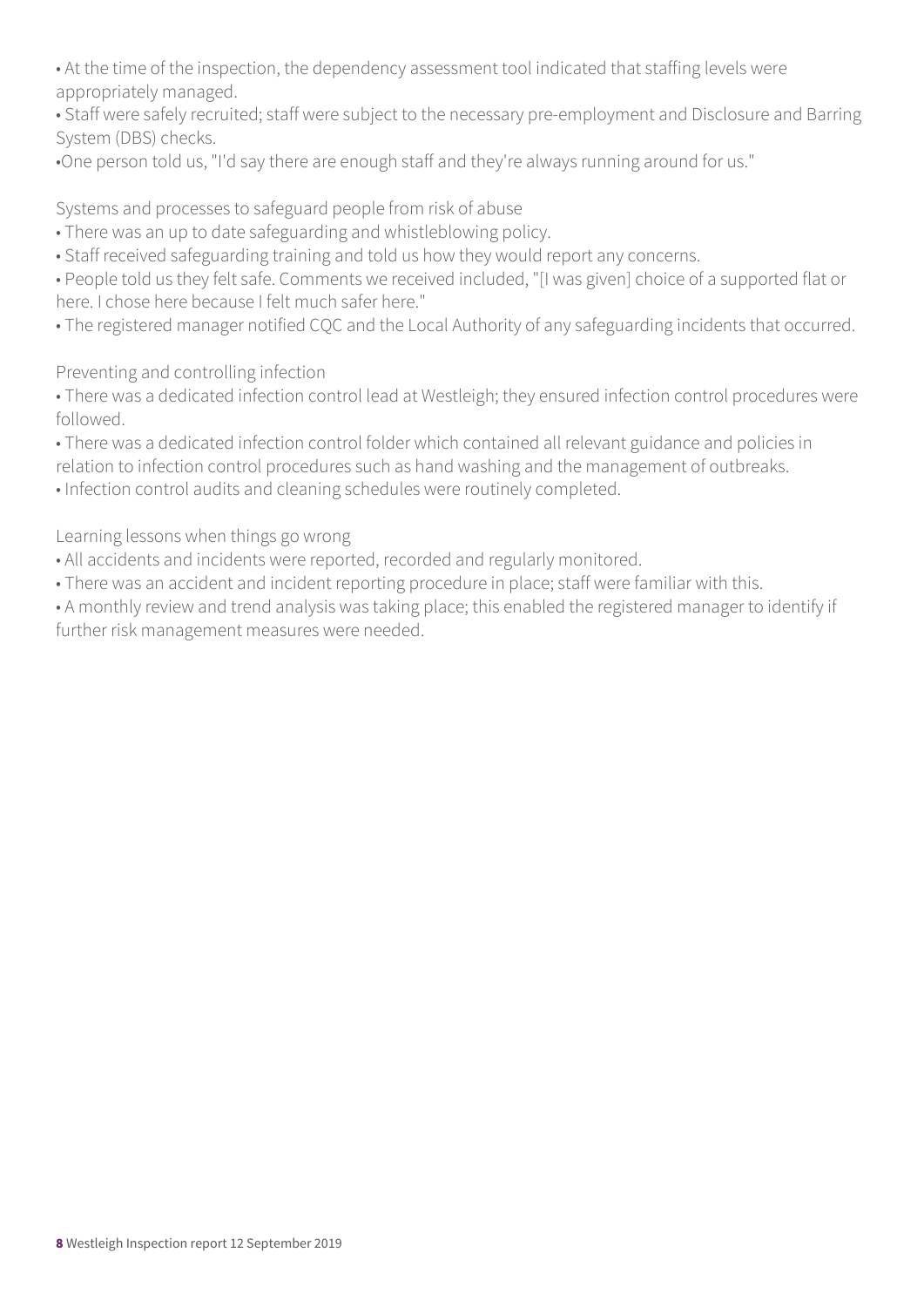### Is the service effective?

### Our findings

Effective – this means we looked for evidence that people's care, treatment and support achieved good outcomes and promoted a good quality of life, based on best available evidence

At the last inspection this key question was rated as 'good'. At this inspection this key question has remained the same. This meant people's outcomes were consistently good, and people's feedback confirmed this.

#### Ensuring consent to care and treatment in line with law and guidance

The Mental Capacity Act 2005 (MCA) provides a legal framework for making particular decisions on behalf of people who may lack the mental capacity to do so for themselves. The Act requires that, as far as possible, people make their own decisions and are helped to do so when needed. When they lack mental capacity to take particular decisions, any made on their behalf must be in their best interests and as least restrictive as possible.

People can only be deprived of their liberty to receive care and treatment when this is in their best interests and legally authorised under the MCA. In care homes, and some hospitals, this is usually through MCA application procedures called the Deprivation of Liberty Safeguards (DoLS).

We checked whether the service was working within the principles of the MCA, whether any restrictions on people's liberty had been authorised and whether any conditions on such authorisations were being met.

- People who were unable to provide consent to receive care were not unlawfully restricted; 'best interest' decisions were made, and the appropriate applications were submitted to the Local Authority. However, we did note that one person's specific restrictions were not reviewed as regularly as they should've have been. We raised this with the registered manager, who was responsive to our feedback.
- Principles of the Mental Capacity Act, 2005 were complied with and staff received the necessary training in relation to the MCA.
- People's level of capacity was assessed from the outset; where possible, people were involved in the decisions that needed to be made around the care and support they needed.

Adapting service, design, decoration to meet people's needs

- The service was designed to meet the needs of the people who were living there. The registered manager explained how new carpets were due to be fitted and they were in the process of renovating an old smoking room into 'The snug'
- Westleigh offered a spacious communal and dining area as well as attractive, well maintained garden areas.

Staff skills, knowledge and experience

- Staff received support with training, learning and development opportunities.
- Staff were supported to complete 'The Care Certificate'. This is an agreed set of standards that staff within the health and social care sector are expected to complete.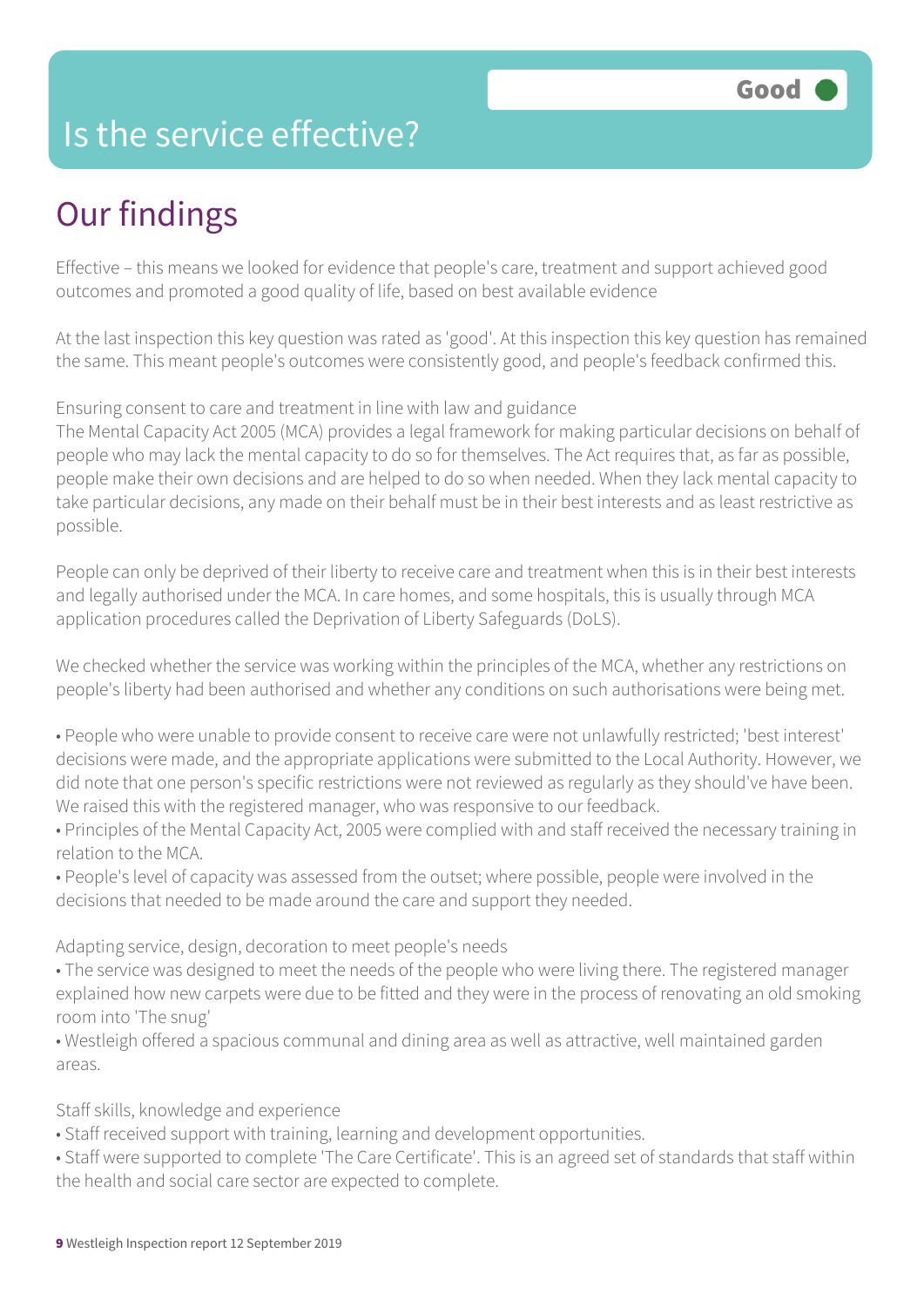• Staff received regular supervision and annual appraisals. Staff told us they received support as and when they needed it and found team leaders and management approachable.

Assessing people's needs and choices; delivering care in line with standards, guidance and the law; and staff working with other agencies to provide consistent, effective, timely care; Supporting people to live healthier lives, access healthcare services and support

• Systems and processes were in place to assess and establish people's needs and choices in line with legislation and best practice.

• Various external healthcare professionals provided support to people living at Westleigh. We saw that people were supported by local GP's, district nurses, social workers, neurologists and physiotherapists.

Supporting people to eat and drink enough with choice in a balanced diet

• People received effective nutrition and hydration support and were encouraged to eat healthy, balanced diets.

• A recent resident survey identified that people were happy with the standard and quality of food provided.

• People were supported with meal choices' and told us they were happy with the quality and standard of food. People told us, "Honestly, the food here is absolutely gorgeous" and "They [staff] make nice meals for me. If it's something like chicken curry, they'll do Quorn one for me."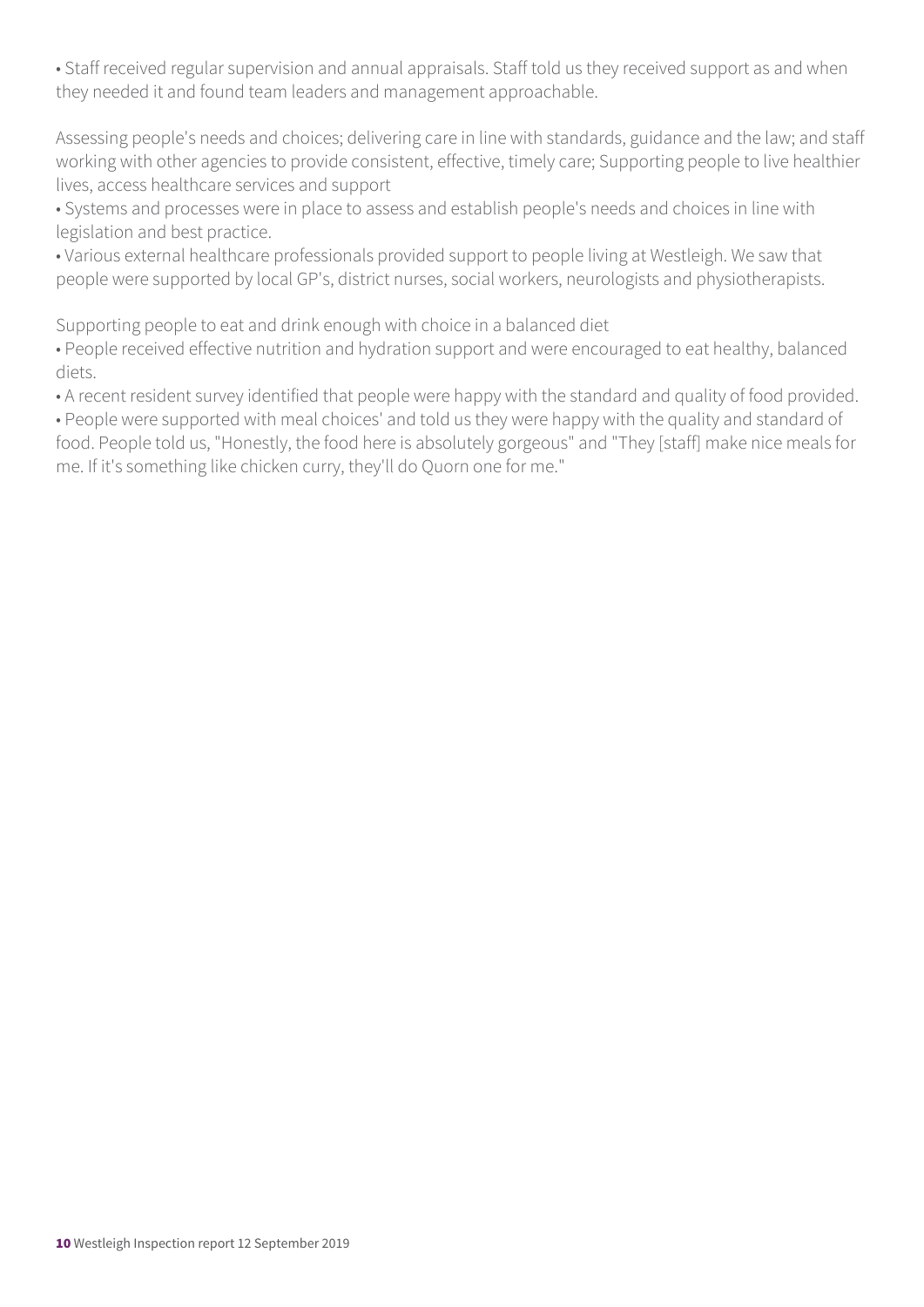### Is the service caring?

### Our findings

Caring – this means we looked for evidence that the service involved people and treated them with compassion, kindness, dignity and respect

At the last inspection this key question was rated as 'good'. At this inspection this key question has remained the same. This meant people were supported and treated with dignity and respect; and involved as partners in their care.

Ensuring people are well treated and supported; respecting equality and diversity

- People told us they received kind and compassionate care by the staff who worked at Westleigh. People said, "They're [staff] always looking after us", "All the people here and all the staff are very kind" and "They'll always help me if I need it."
- It was evident during the inspection that staff were familiar with the people they supported and how they preferred their care to be given.
- People's equality and diversity support needs were assessed and accommodated from the outset. For instance, assisted equipment such as hoists, and wheelchairs were provided to support people with any disability support needs.
- People were treated as individuals and a tailored level of care was observed during the inspection.

Supporting people to express their views and be involved in making decisions about their care

- People were encouraged and supported to make decisions around the care and support they needed.
- People were consulted in decisions that needed to be made about some of the refurbishment plans that were taking place. For instance, people were asked their views on the design and decoration of proposed 'snug' room.
- 'Resident' meetings were regularly taking place. These provided people with the opportunity to share their views, opinions and suggestions about the provision of care being delivered.

Respecting and promoting people's privacy, dignity and independence

• People's sensitive and confidential information was safely stored and protected in line with General Data Protection Regulations (GDPR).

• We observed staff providing respectful and dignified care; people's independence was also supported and promoted. One staff member told us, "We encourage them [people] to make their own decisions and try to help them become more independent."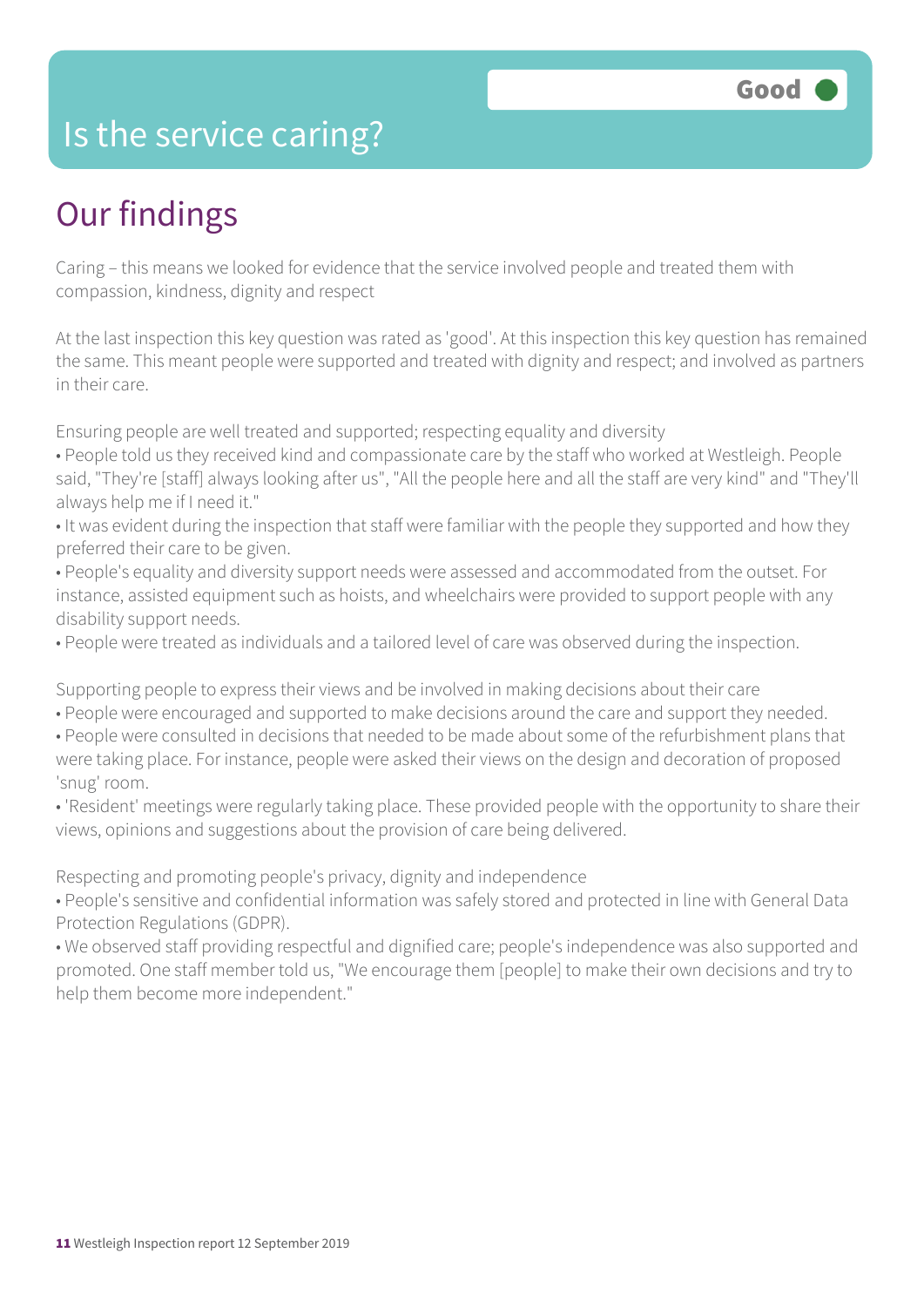### Is the service responsive?

# Our findings

Responsive – this means we looked for evidence that the service met people's needs

At the last inspection this key question was rated as 'good'. At this inspection this key question remained the same. This meant people's needs were met through good organisation and delivery.

Supporting people to develop and maintain relationships to avoid social isolation; support to follow interests and to take part in activities that are socially and culturally relevant to them.

• An activities co-ordinator helped provide a range of different group and one to one activities for people living at Westleigh. Both internal and external activities were arranged.

• Activities were arranged around people likes and interests and people told us they enjoyed the support they received in this area of responsive care. People told us, "They [staff] took me to a karaoke bar last week. I love karaoke" and "I've been to Liverpool for a visit. It was lovely."

• Care records contained information in relation to the activities people participated in; this enabled staff to review the different activities people liked/disliked.

• The registered manager confirmed that a service vehicle had been purchased. This was going to positively enhance the experiences of people living at Westleigh.

Improving care quality in response to complaints or concerns

- The process of recording and monitoring complaints was well managed.
- Complaints were reviewed and responded to in line with organisational policy.
- People were provided with the 'complaint process' information from the outset.
- At the time of the inspection, no complaints had been submitted.

Planning personalised care to ensure people have choice and control and to meet their needs and preferences

• A person-centred approach to care was observed during the inspection. Staff told us they were able to develop positive relationships with the people they supported and developed a good understanding of people's likes, wishes and preferences.

• People were supported with choice and encouraged to have control over the care they received.

• Care records contained 'One-page profiles' and outlined important information for staff to familiarise themselves with. For instance, one care record stated, '[Person] tries very hard to be independent and takes pride in [their] appearance.'

#### Meeting people's communication needs

Since 2016 onwards all organisations that provide publicly funded adult social care are legally required to follow the Accessible Information Standard (AIS). The standard was introduced to make sure people are given information in a way they can understand. The standard applies to all people with a disability, impairment or sensory loss and in some circumstances to their carers.

- People's level of communication and sensory support needs were assessed from the outset.
- People were supported with 'easy read' material and alternative methods of communication could be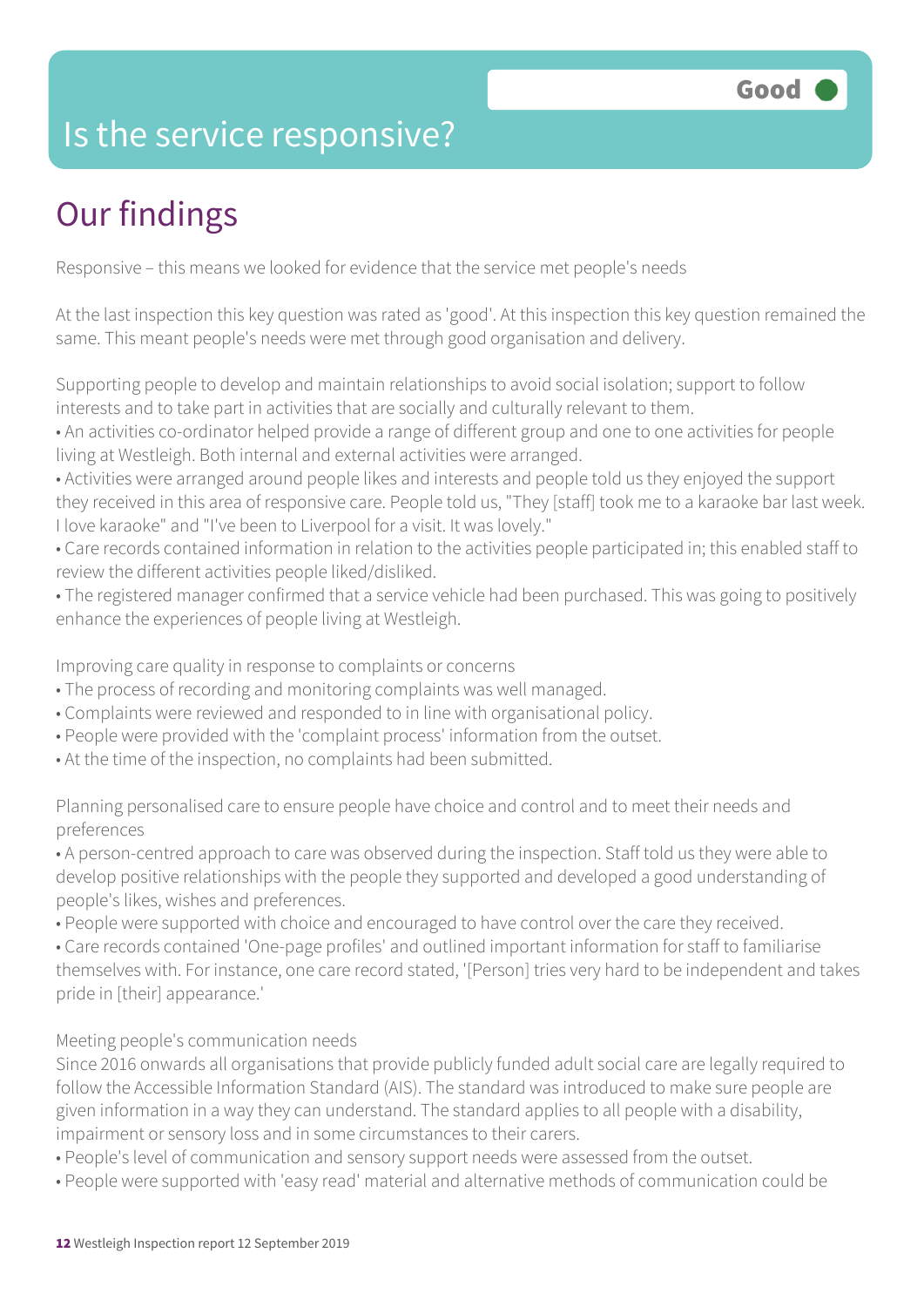provided on request.

• Staff used 'picture cards' as a way of communicating with people who had difficulty expressing their needs and requests.

• Pictorial menus were available for people to refer to; visual images helped people to choose what meals they wanted to have.

End of life care and support

• There was 'end of life' policy guidance in place for staff to consult.

• At the time of the inspection nobody was receiving 'End of Life' care; however, staff had access to 'end of life' training.

• We saw that some care records contained 'advanced care plans'; people had 'chose' to discuss their wishes and preferences in relation to the end of life care they wished to receive.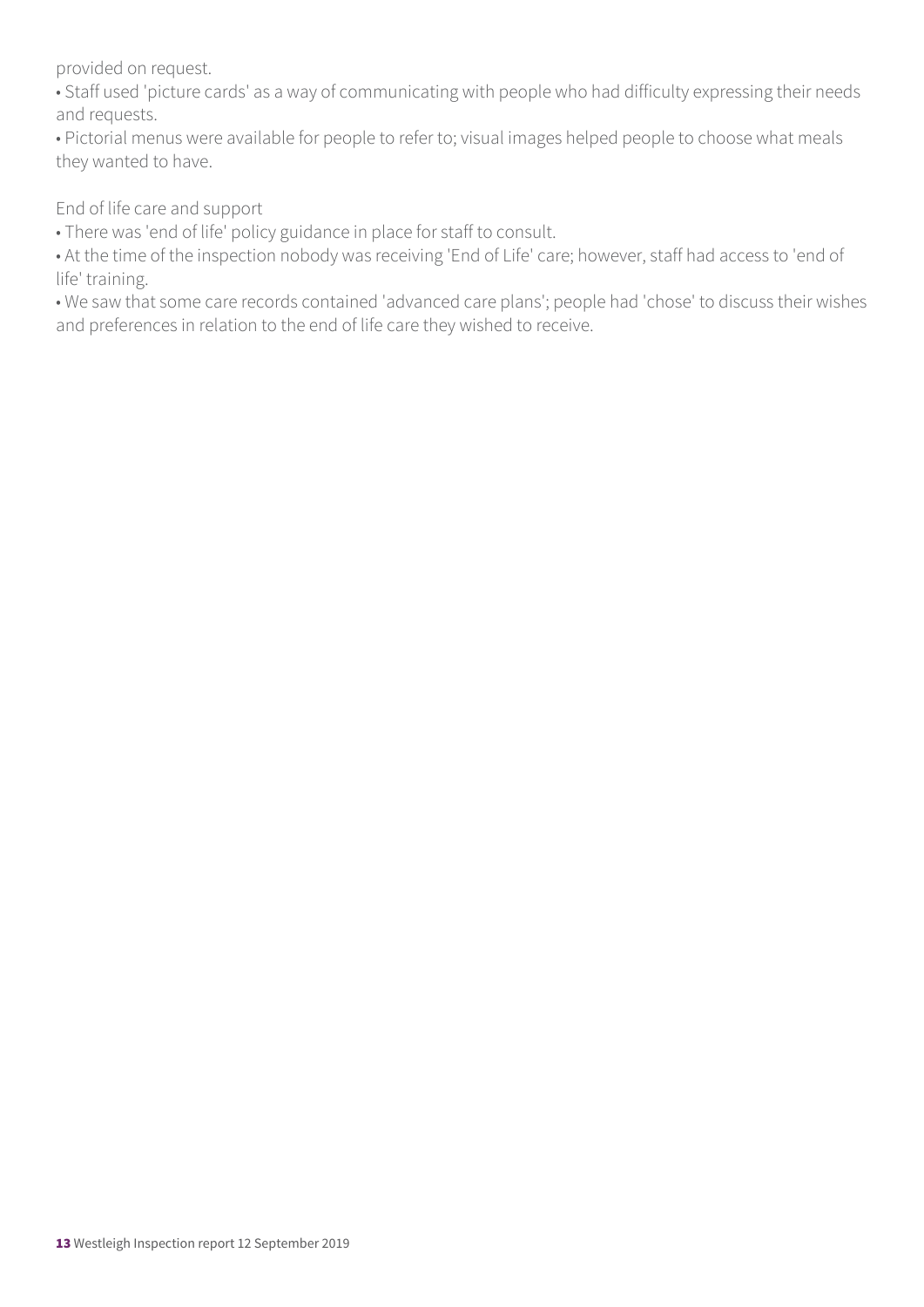### Is the service well-led?

## Our findings

Well-Led – this means we looked for evidence that service leadership, management and governance assured high-quality, person-centred care; supported learning and innovation; and promoted an open, fair culture.

At the last inspection this key question was rated as 'good'. At this inspection this key question has deteriorated to 'requires improvement'. This meant the service management and leadership was inconsistent. Leaders and the culture they created did not always support the delivery of high-quality, person-centred care.

Manager's and staff are clear about their roles, understanding of quality performance, risks and regulatory requirements

- Quality assurance systems were in place; however, these were not always effective. For instance, monthly care record audits were not identifying that people's areas of risk were not regularly reviewed or monitored.
- Areas of governance needed to be robust. For instance, although principles of the MCA and DoLS were complied with, conditions that needed to be reviewed and monitored were not being recorded.
- Environmental health and safety checks were not completed as routinely as they should have been and audits were not identifying the concerns we found.

This was a breach of Regulation 17 of the Health and Social Care Act 2008 (Regulated Activities) Regulations 2014.

- The registered manager was aware of their regulatory responsibilities; they demonstrated their
- understanding and the importance of submitting statutory notifications to CQC.
- The registered provider had a variety of up to date policies and procedures.
- We received positive feedback about the registered manager and her management style and approach.

Promoting a positive culture that is person-centred, open, inclusive and empowering, which achieves good outcomes for people

- Care plans and risk assessments did not always contain the relevant information required; however, it was evident that staff knew people well.
- A consistent staff team supported people who lived at Westleigh. Staff empowered people to remain as independent as possible and were committed to enhancing the experiences of people they supported.
- People were encouraged and supported to make decisions around the care they needed.

#### Continuous learning and improving care

• Quality assurance measures were not always identifying areas of improvement. However, the registered manager was responsive to our feedback and began to address the concerns we raised as a matter of priority.

• The registered manager maintained a good level of oversight in relation to all accidents, incidents and events that occurred at Westleigh.

• A 'Service Improvement plan' was in place; this identified areas of development that the management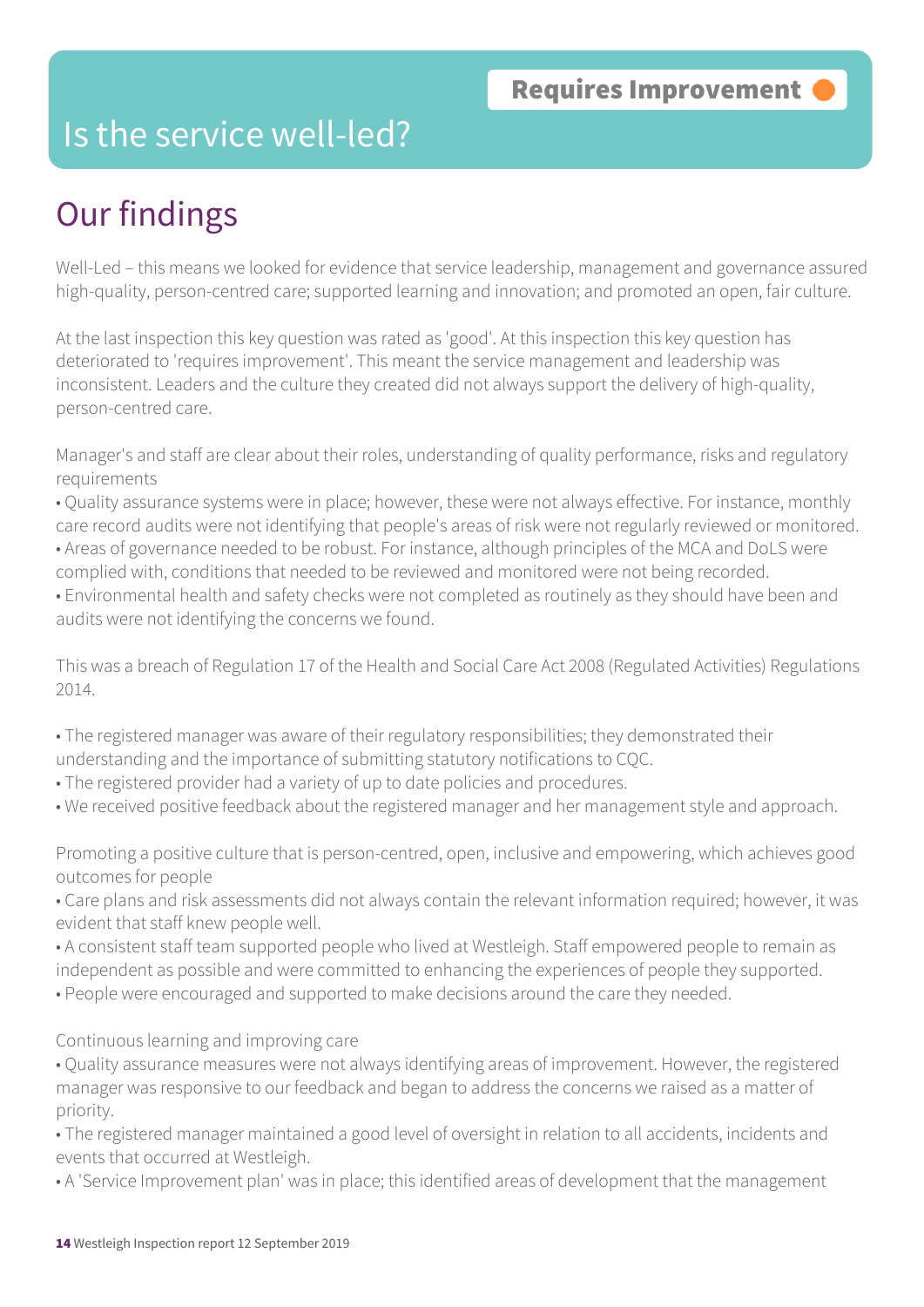team needed to address as a way of improving the provision of care people received.

Engaging and involving people using the service, the public and staff, fully considering their equality characteristics

• Equality characteristics were assessed and supported from the outset. Measures were put in place to ensure people received the care they needed.

• Resident questionnaires were circulated as a way of establishing people's views on the quality and safety of care they received. Feedback was analysed, and an action plan was devised, this ensured people's feedback and suggestions were acted upon.

• Regular team leader and staff meetings took place; staff told us they found meeting 'useful' and helped them to stay informed.

• People living at Westleigh were consulted with in relation to decisions that needed to be made about 'their home'. For instance, refurbishment and decoration plans.

Working in partnership with others

• People received support from external healthcare professionals; support was provided in relation to people's overall health and well-being.

• Partnership work supported the process of effective referrals and ensuring people received timely, responsive care.

• Positive working relationships have developed between the Local Authority and Commissioners.